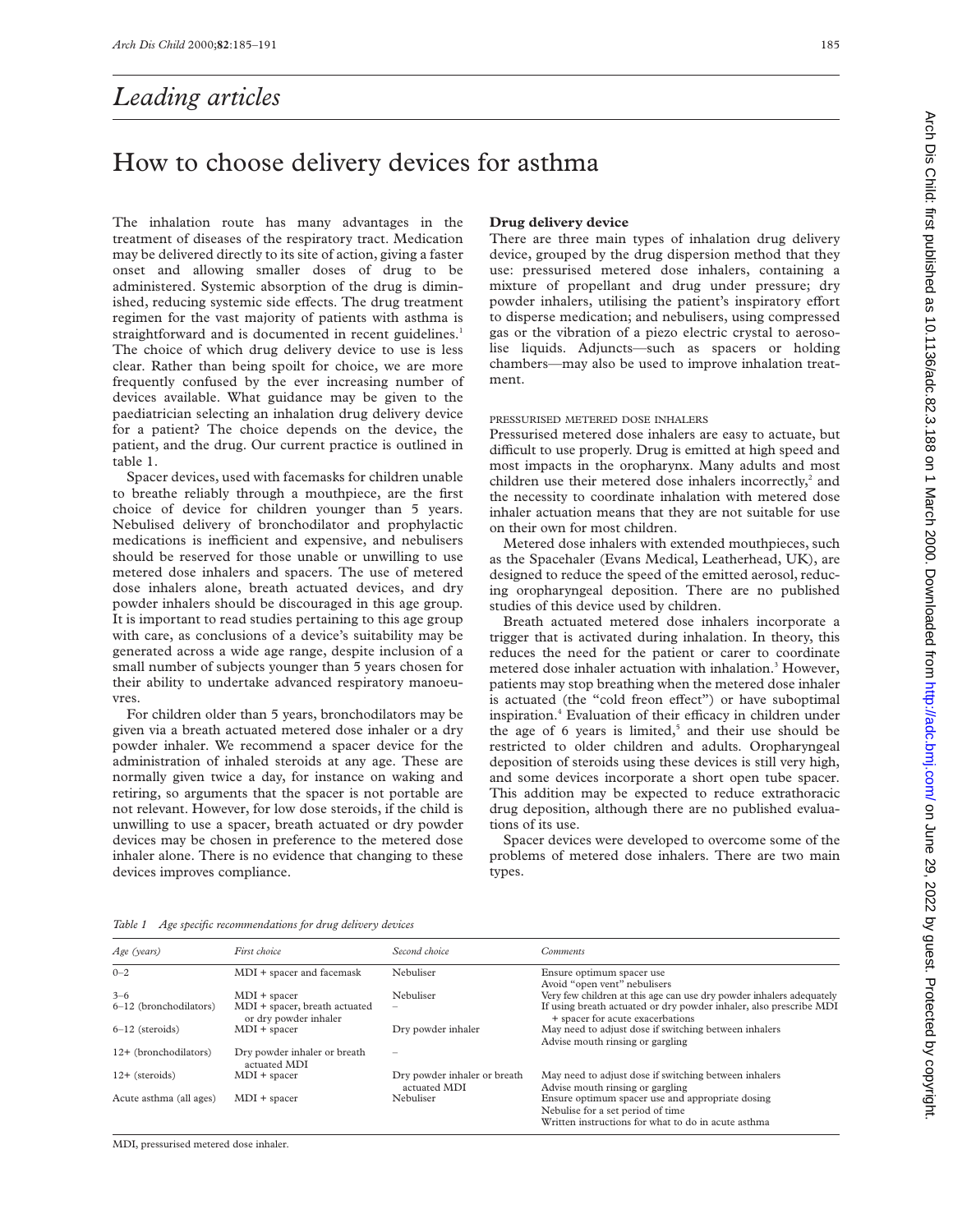Valved holding chambers (for example, Volumatic (GlaxoWellcome, Uxbridge, UK), Nebuhaler (Astra-Zeneca, Kings Langley, UK), Babyhaler (GlaxoWellcome), Aerochamber (Trudell Medical, Ontario, Canada) are what most practitioners refer to as spacer devices. They allow the patient to breathe tidally from a reservoir of drug. Facemasks allow spacers to be used by infants and children too young to use a mouthpiece. However, delivery of drug by a mouthpiece is more efficient, and patients should use this in preference to a facemask as early as possible.

Extension devices may be used with pressurised metered dose inhalers. They provide a "space" between the inhaler and the patient, allowing the aerosol to slow and propellants to evaporate, reducing the size of drug particles from metered dose inhalers, and trapping large particles in the spacer. Examples include the Integra for becloforte, the Optihaler, and ACE spacer. Coordination is still required for optimal drug delivery. Because of this, these devices are not suitable for young children and may be inappropriate for the large number of patients, of any age, who have difficulty in coordinating actuation of a metered dose inhaler and inhalation.

The size of the spacer may also affect the amount of drug available for inhalation, and this will vary with the drug prescribed.<sup>6-8</sup> The clinician should be aware that data about a spacer derived from studies with one drug might not apply to others. Similarly changing from one spacer to another may be unimportant with some drugs, but be critical for others, leading to overtreatment or treatment failure. Output from spacer devices may vary greatly depending on static charge. Drug output from a spacer lined with an antistatic agent may increase by a factor of 3 or more. Static charge of polycarbonate spacers will vary greatly depending on the washing procedure used and the use of the spacer. Although non-electrostatic spacers should overcome this variability they are not currently available in the UK.

#### DRY POWDER INHALERS

Dry powder devices do not have the associated problem of coordination difficulties experienced when a metered dose inhaler is used. However, oropharyngeal deposition of inhaled drug is high, and spacer devices are still advocated for patients requiring higher doses of inhaled steroids. In the UK, the Accuhaler (Discus (GlaxoWellcome)) $9$  and the Turbohaler (AstraZeneca)<sup>10</sup> are the most popular. Comparative studies of these two multidose devices are confusing. The Accuhaler is twice<sup>11</sup> or equally<sup>10</sup> efficient at delivering medication as the Turbohaler. In vitro studies suggest that the Accuhaler is more consistent in the dose delivered at different flow rates, although it has a reduced fine particle mass and emits more large particles than the Turbohaler.<sup>12</sup> Again the number of dry powder inhalers are continuing to increase. The Clickhaler device (Medeva, Leatherhead, UK) is designed to look similar to a metered dose inhaler, even mimicking the press down action of a metered dose inhaler to load a unit dose for inhalation.

#### NEBULISERS

Nebulisers are mentioned only briefly because of their decreasing role in asthma management. Many new designs have been introduced without formal information on the output of drugs such as steroids being available. This is of concern as recent laboratory studies have shown that the amount of budesonide a child is likely to inhale from different devices may vary by up to  $400\%$ .<sup>13</sup> Most of the prescribed medication for nebulisers never reaches the lungs. Of the dose placed in the nebuliser chamber,

perhaps two thirds remains there at the end of nebulisation. Two thirds of the dose released from the nebuliser may be released during expiration and passes into the surrounding air. With many nebulisers, less than 10% of the prescribed dose reaches the lung. The nebuliser does not rely on patient cooperation or coordination to work, although deposition is improved by the use of a mouthpiece rather than a facemask, by holding the facemask close to the patient, $14$  and by the patient breathing quietly, rather than crying or rapid breathing.<sup>15</sup>

The Halo-lite (Medicaid, Pagham UK) is the only nebuliser currently able to release a predetermined dose with accuracy.<sup>16</sup> It monitors the breathing pattern of the patient, generates pulses of aerosol during early inspiration only, and allows titration of the inhaled drug dose. As the patient's breathing pattern is known to affect the delivery of drug from nebulisers, this type of device may prove more efficient and reliable than conventional nebulisers, although no published studies have examined this device when used by children. The inclusion of electronic devices used to monitor compliance, currently used in research trials, would be of great help in monitoring asthma patients who are responding poorly to treatment.

### **Dose variability with age**

The patients' breathing pattern will affect the dose of drug delivered from a nebuliser or spacer device.<sup>15</sup> The amount of drug delivered from a polycarbonate spacer increases with tidal volume, $17$  and more drug may be delivered from small rather than large volume spacers when these are used by infants and young children.<sup>18</sup>

From nebulisers, the inhaled dose increases with age up to the point where inspiratory flow exceeds nebuliser output,<sup>19</sup> and the dose inhaled per kilogram is constant up to 6 months of age, declining after this. Only infants will inspire with a lower flow than that of the nebuliser output, and only then will the dose received be affected by the child's size. The importance of this observation has been highlighted in relation to bronchoprovocation studies in infants and young children.20 Data from Salmon *et al* suggests that up to 1.5% of the dose of nebulised sodium cromoglycate will be deposited in the lungs of children from 6–36 months of age.<sup>21</sup> Assuming approximately  $10\%$ of a nebulised dose is deposited in the lungs of an adult, the dose per kilogram body weight can be calculated. For example, a 70 kg adult will receive  $0.14\%/kg$  ( $10\% \div 70$ ), whereas, using Salmon's data, young children will receive up to 0.15%/kg (1.5% in a 10 kg infant). This suggests that although there may be poor drug deposition in infant lungs, this is compensated for by their small size, so that the final dose reaching the lungs per kilogram body weight may be very similar to that of an adult.

There have been few clinical studies of lung deposition of nebulised aerosols in children. Alderson *et al* found that lung deposition increased with age,<sup>22</sup> whereas others<sup>23 24</sup> have found no relation between age and total lung deposition of nebulised aerosols.

### **Compliance**

The most effective inhaler for any given patient is the one that the patient will use on a regular basis and in an effective manner. Patient compliance with inhaled medication is poor. In studies using electronic timer devices attached to metered dose inhalers, where subjects knew that compliance was being monitored, on only half of the study days was the prescribed medication taken, whether this was self administered by adults or children<sup>25</sup> <sup>26</sup> or where administration was supervised by a parent.<sup>27</sup> Poorly compliant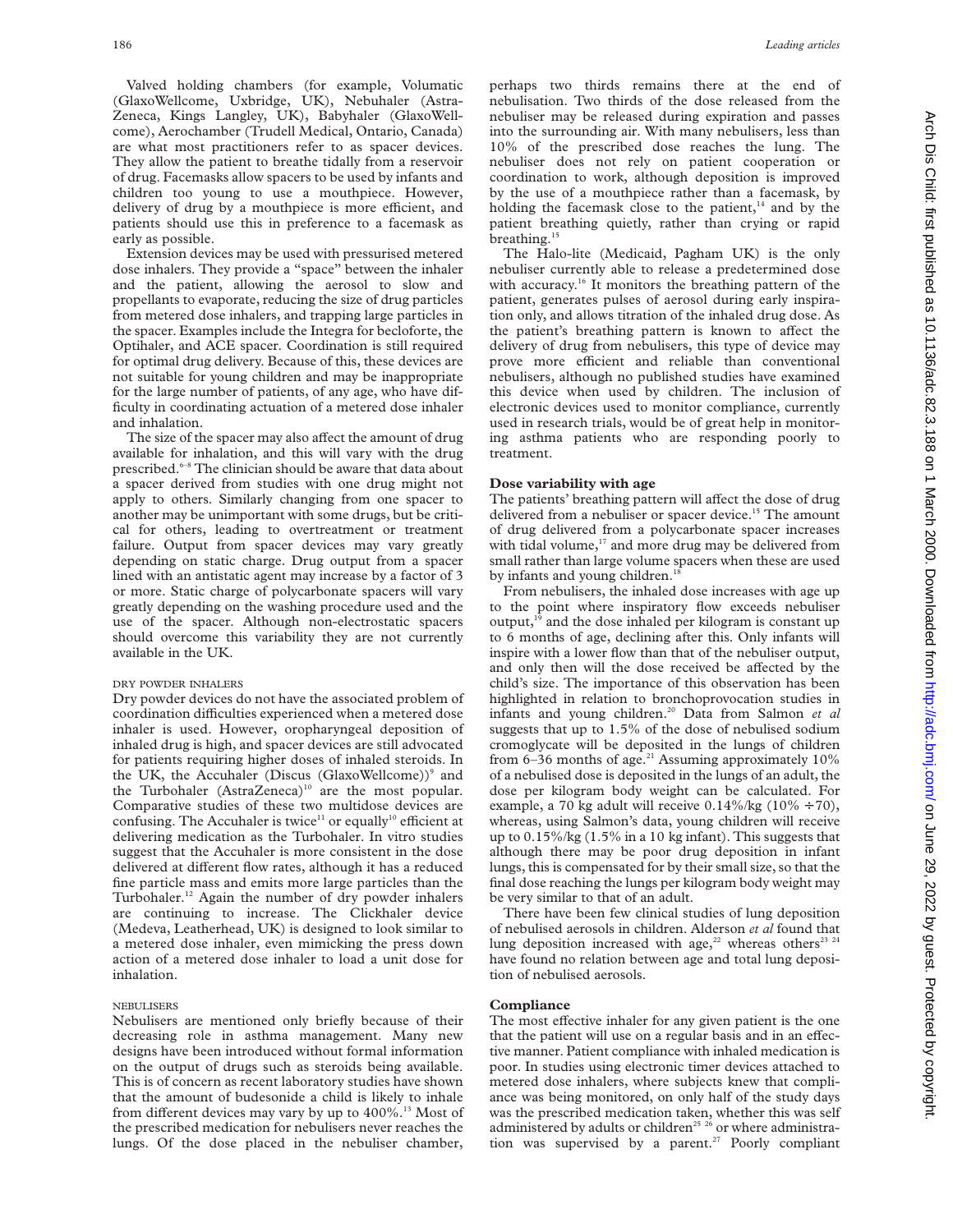patients are at increased risk of exacerbations.<sup>28</sup> Although there is no evidence that compliance is improved by changing to a different inhaler device, small, unobtrusive devices are often marketed on the basis that they are more acceptable to the patient, and will therefore be used more. There is increasing interest in drug delivery devices that can both monitor and prompt patient use.

### **Conclusions**

Age and drug specific recommendations can be made (table 1), and are a useful starting point. At present clinical management should be based on prescribing a device that the patient will use, and encouraging adherence to prescribed treatment. Clinicians should be aware of the limitations of each type of device, and the optimum methods of use for each. They should then pick one or two of each type of device for use in their practice and become completely familiar with these, using table 1 as a guide. When considering new devices, clinicians should ask how the devices were tested, and whether the tests are appropriate to estimate lung deposition. Whichever device is used the dose of drugs, such as corticosteroids, should be titrated to the lowest dose required to control symptoms.

#### CHRIS O'CALLAGHAN PETER W BARRY

*University of Leicester, and Leicester Royal Infirmary Children's Hospital, Leicester LE2 7LX, UK*

- 1 British Thoracic Society. Guidelines for the management of asthma. *Thorax*
- 1993;**48**(suppl):S1–24. 2 Larsen JS, Hahn M, Ekholm B, Wick KA. Evaluation of conventional pressand-breathe metered-dose inhaler technique in 501 patients. *J Asthma* 1994;**31**:193–9.
- 3 Newman SP, Weisz AW, Talaee N, Clarke SW. Improvement of drug delivery with a breath actuated pressurised aerosol for patients with poor inhaler technique. *Thorax* 1991;**46**:712–16.
- 4 Pedersen S, Frost L, Arnfred T. Errors in inhalation technique and efficiency<br>in inhaler use in asthmatic children. Allergy 1986;41:118–24.<br>5 Ruggins NR, Milner AD, Swarbrick A. An assessment of a new breath actu-
- ated inhaler device in acutely wheezy children. *Arch Dis Child* 1993;**68**:477– 80.
- 6 Barry PW, O'Callaghan C. The optimum size and shape of spacer devices for inhalational therapy. *J Aerosol Med* 1995;**8**:303–5.
- 7 Agertoft L. Pedersen S. Influence of spacer device on drug delivery to young children with asthma. *Arch Dis Child* 1994;**71**:217–19.
- 8 Barry PW, O'Callaghan C. Inhalational drug delivery from seven different spacer devices. *Thorax* 1996;**51**:835–40. 9 Schlaeppi M, Edwards K, Fuller, RW, Sharma, R. Patient perception of the diskus inhaler: a comparison with the turbuhaler inhaler. *Br J Clin Pract*
- 1996;**50**:14–19. 10 Venables TL, Addlestone MB, Smithers  $AI$ , *et al.* A comparison of the efficancy and patient acceptability of once daily budesonide via turbohaler and twice daily distance and proprionate via dischaler at an equal dail
- 400mcg in adult asthmatics. *Br J Clin Res* 1996;7:15–32.<br>11 Williams J, Richards KA. Ease of handling and clinical efficacy of fluticasone propionate Accuhaler/Diskus inhaler compared with the Turbohaler inhaler in paediatric patients. UK Study Group. *Br J Clin Pract* 1997;**51**:147–53.
- 12 Agertoft L. Pedersen S. A randomized, double-blind dose reduction study to
- compare the minimal effective dose of budesonide Turbuhaler and flutica-<br>sone propionate Diskhaler.  $\tilde{\jmath}$  Allergy Clin Immunol 1997;99:773-80.<br>13 O'Callaghan C, Barry PW. Delivering inhaled corticosteroids to patients
- 14 Everard ML, Clark AR, Milner AD. Drug delivery from jet nebulisers. *Arch Dis Child* 1992;**67**:586–91.
- 15 Iles R, Lister P, Edmunds AT. Crying significantly reduces absorption of aerosolised drug in infants. *Arch Dis Child* 1999;**81**:163–5. 16 Nikander K. Adaptive aerosol delivery: the principles. *Eur Resp Rev* 1997;**7**:
- 385–7.
- 17 Bisgaard H. A metal aerosol holding chamber devised for young children with asthma. *Eur Respir* J 1995;8:856-60.<br>18 Everard ML, Clark AR, Milner AD, Drug delivery from holding chambers with attached facemask. Arch Dis
- 
- 19 Collis GG, Cole CH, Le Souef PN. Dilution of nebulised aerosols by air entrainment in children. *Lancet* 1990;**336**:341–3.
- 20 Le Souef PN. Validity of methods used to test airway responsiveness in chil-dren. *Lancet* 1992;**339**:1282–4.
- 21 Salmon B, Wilson NM, Silverman M. How much aerosol reaches the lungs of wheezy infants and toddlers? *Arch Dis Child* 1990;**65**:401–3. 22 Alderson PO, Secker-Walker RH, Strominger DB, Markham J, Hill RL. Pulmonary deposition of aerosols in children with cystic fibrosis. *J Pediatr*
- 1974;**84**:479–84. 23 O'Doherty MJ, Thomas SHL, Gibb D, *et al*. Lung deposition of nebulised
- 
- pentamidine in children. *Thorax*. 1993;48:220-6.<br>24 Mukhopadhyay S, Staddon GE, Eastman C, Palmer M, Rhys-Davies E, Carswell F. The quantative distribution of nebulised antibiotic in the lung in cystic fibrosis. *Respir M*
- 25 Spector SL, Kinsman R, Mawhinney H, *et al*. Compliance of patients with asthma with an experimental aerosolized medication: implications for controlled clinical trials.  $\hat{\jmath}$  Allergy Clin Immunol 1986;77:65-70.<br>26 Coutts JA, Gibson NA, Paton JY. Measuring compliance with inhaled medication
- 
- 27 Gibson NA, Ferguson AE, Aitchison TC, Paton JY. Compliance with inhaled asthma medication in preschool children. *Thorax* 1995;**50**:1274–9.
- 28 Milgrom H, Bender B, Ackerson L, Bowry P, Smith B, Rand C. Noncompliance and treatment failure in children with asthma. *J Allergy Clin Immunol* 1996;**98**:1051–7.

### Pectus excavatum: studiously ignored in the United Kingdom?

Pectus excavatum describes a malformation of the anterior chest wall characterised by a hollowing over the sternum and an associated prominence of the costochondral junction. The resulting depression in the chest wall, the opposite situation to pigeon chest (pectus carinatum), is variable in severity, ranging from a mere indentation to an extreme form where the sternum lies within a few centimetres of the vertebral column. The reported incidence is eight per 1000 population, more commonly in boys. It might be anticipated that such a deformity would have significant implications for cardiorespiratory function and pose a cosmetic challenge.

Patients with pectus excavatum have a mild restrictive ventilatory defect,<sup>1</sup> but functional impairment is difficult to demonstrate, appearing at only the extreme limit of exercise tolerance.<sup>2</sup> Despite an increase in the intrathoracic volume postoperatively, there is no substantial associated improvement in pulmonary function.<sup>3</sup>

The North American and [continental] European literature abound with references to various aspects of this condition: the possible benefits of surgical treatment, the complications of such operations, and the psychological burden associated with the condition. Such literature reveals that pectus surgery is commonplace in these societies, with series of many hundreds of cases being reported.

The British literature is strangely silent, contributing fewer than 5% of articles cited in MEDLINE in the past 10 years. Equally, the referral rate to paediatricians and paediatric/thoracic surgeons appears to be very low, although we are currently conducting a survey of paediatricians with a respiratory interest in Wessex and the South West to quantify this.

It is undoubtedly true that, unlike their North American colleagues, British paediatric surgeons see very few children with chest wall deformities and there is an overall impression that patients are simply advised to put up with their deformity.

While obviously disfiguring, even the most trenchant pectus surgeons recognise that correction of the deformity will not usually give significant physiological benefit. The fact that in the face of this North American surgeons are prepared to perform extensive surgery with significant complications implies that they recognise the psychosocial burden<sup>4</sup> of such an obvious abnormality. While formerly, the cynic might have pointed to a fee for case arrangement as a motivating factor, modern risk management would have curtailed such activities—but on the contrary, pectus surgery is flourishing.

The surgery of gynaecomastia in adolescence bears comparison. This condition is known to resolve spontaneously in the vast majority of cases, but the psychosocial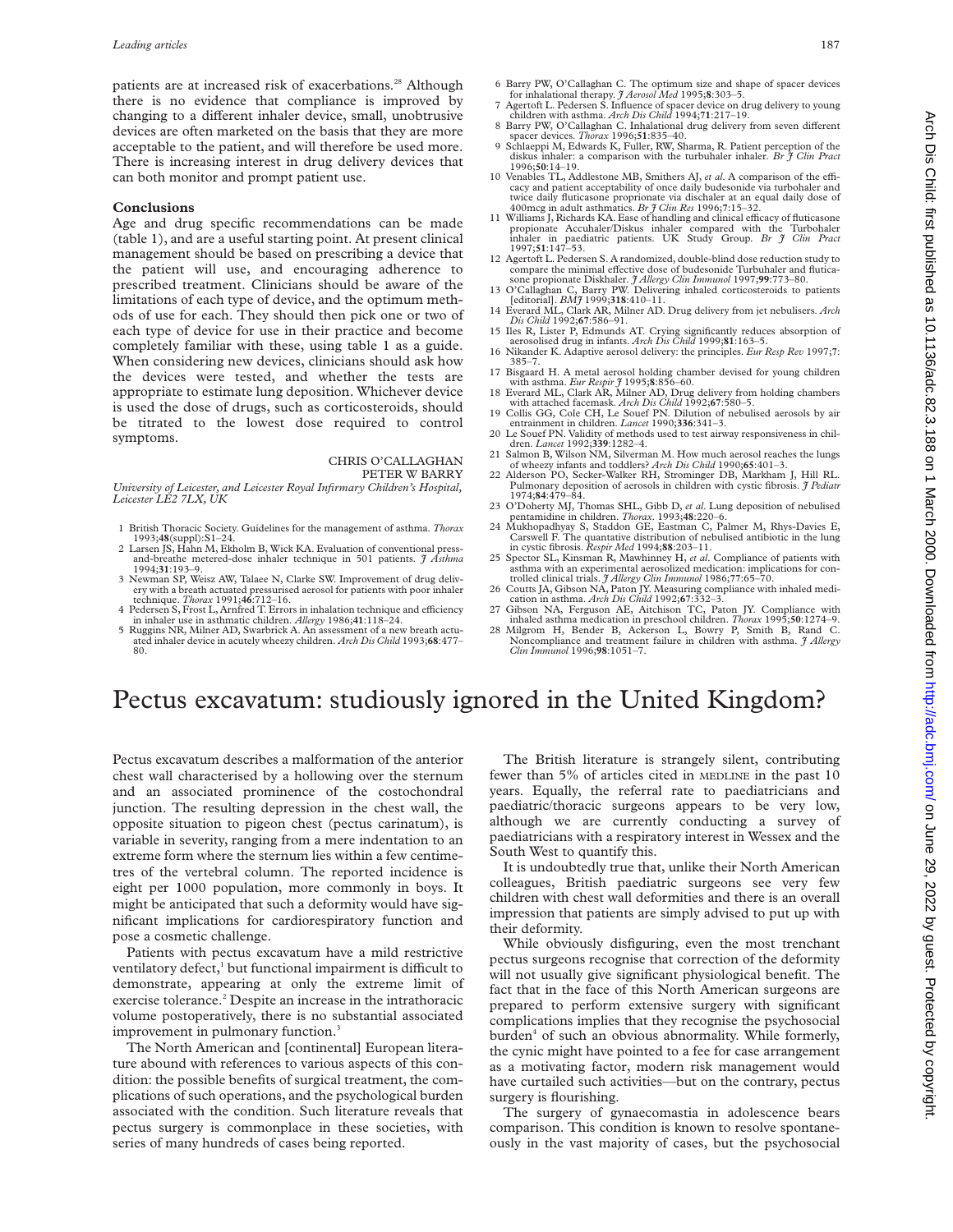burden it places on the child makes subcutaneous mastectomy a recognised necessity in many cases. Pectus, on the other hand will tend to worsen throughout childhood and with the pubertal growth spurt, yet is apparently treated by camouflage rather than correction.

Historically, the enormity of the necessary surgery may have encouraged surgeons to discourage all but the most severely affected from undergoing an operation. The traditional surgical approach involves a submammary transverse incision, followed by elevation of the skin, subcutaneous tissues, and pectoral muscles to give access to the thoracic cage. The defect is usually corrected by resection of costochondral junctions and multiple osteotomies, although some surgeons advocate physical disconnection of the sternum from all of its cartilage joints, and replacement of the sternum back to front.<sup>5</sup>

The refashioned anterior chest wall is then held in place with sutures, struts or rods. All of this occurs through a substantial incision, with significant blood loss and postoperative pain. There have been attempts to minimise the incision and the associated trauma, but this remains major surgery with abundant complications.

At least 15% of patients will get recurrent excavatum, the more immediate complications include the iatrogenic perforation of any feasible local intrathoracic structures during surgery. Later, migration of supporting metal work into adjacent sites is reported, together with the significant problem of an asphyxiating osteodystrophy, particularly if the surgery is too extensive or performed at too early an age.<sup>6</sup>

Therefore, one can sympathise with the reluctance to refer or operate on a child for a "cosmetic" indication. This has led to alternative approaches, such as merely filling the defect with a subcutaneous mould of silicone to abolish the hollow contour.

However, the "beach" societies such as USA and Australia have not been reluctant to operate for this indication—although in the meantime, have searched for an alternative to a major intervention. This has particularly been driven by the fear of asphyxiating osteodystrophy, where the segment of thoracic cage that has been resected fails to grow, and acts as a constricting band in the mid-zone of the developing chest.

It appears that a solution has been found.<sup>7</sup> Through 2.5 cm incisions on each side of the chest wall, a curved steel bar, moulded to the anticipated anterior thoracic contour is passed between the posterior aspect of the sternum and the pericardium, using direct vision from a thoracoscope. Once in place, the bar is rotated to its final position, forcing the concavity of the sternum anteriorly and abolishing the deformity.

As with all procedures there are associated complications of infection and postoperative pain, but these are not significantly different from the conventional surgery. However, the lack of any costochondral resection removes the fear of late osteodystrophy. The procedure is minimally invasive taking less operating time than the conventional technique and leaving insignificant scarring. Furthermore, should the procedure fail to achieve the desired cosmetic result, or the deformity recur at a later date, the option of conventional surgery remains.

It can only be hoped that this advance persuades those caring for patients with pectus excavatum to reconsider the management options. The excuse for persuading a young person that keeping his shirt on at the swimming pool is a better alternative than facing surgery is fading.

### ROBERT WHEELER

*Consultant Paediatric Surgeon, Wessex Regional Centre for Paediatric Surgery, Southampton General Hospital, Southampton SO16 6YD, UK*

KEITH FOOTE

*Consultant Paediatrician, Royal Hampshire County Hospital Winchester, Hampshire, UK*

- 1 Kowalewski J, Barcikowski S, Brocki M. Cardiorespiratory function before and after operation for pectus excavatum: medium term results. *Eur J Car-diothoracic Surg* 1998;**13**:275–9.
- 2 Quigley PM, Haller JA, Jelus KL, *et al*. Cardiorespiratory function before and after corrective surgery in surgery in pectus excavatum. *J Pediatrics* 1996;**128**:638–43.
- 3 Morshuis W, Folgering H, Barentsz J, *et al*. Pulmonary function before surgery for pectus excavatum and at long term follow-up. *Chest* 1994;**105**: 1646–52.
- 4 Ellis DG. Chest wall deformities in children. *Pediatr Ann* 1989;**18**:161–5. 5 Wada J, Ikeda K, Ishida T, *et al*. Results of 271 funnel chest operations. *Ann Thorac Surg* 1970;**10**:526–32.
- 6 Haller JA, Colombani PM, Humphries CT. Chest wall constriction after too extensive and too early operations for pectus excavatum. *Ann Thorac Surg*
- 1996;**61**:1618–25. 7 Nuss D, Kelly RE, Croitoru DP, *et al*. A 10 year review of a minimally inva-
- sive technique for the correction of pectus excavatum. *J Pediatr Surg* 1998; **33**:545–52.

# *Public health*

# Establishing an interagency equipment fund for children with disabilities

"We were concerned to hear that the provision of equipment for sick children is beset by difficulties. We recommend suitable mechanisms to improve the overall management and coordination of the purchasing, utilisation, maintenance and evaluation of equipment by health, social and education services and the voluntary sector." *House of Commons Health Committee [edited]*<sup>1</sup>

Children with disabilities often need specialised equipment to enable them to make the most out of life. Despite its importance, provision of this equipment is often poorly coordinated with no consistency in what is provided nor how it is funded. In East Norfolk we have developed an interagency group to address this problem. It includes members from the three main agencies (health, social services, and education) encompassing a range of professional expertise in assessing children's equipment needs. It funds equipment that is not routinely provided by one or other of the statutory agencies, and is financed by equal recurring contributions from all three agencies. This article describes how we got there.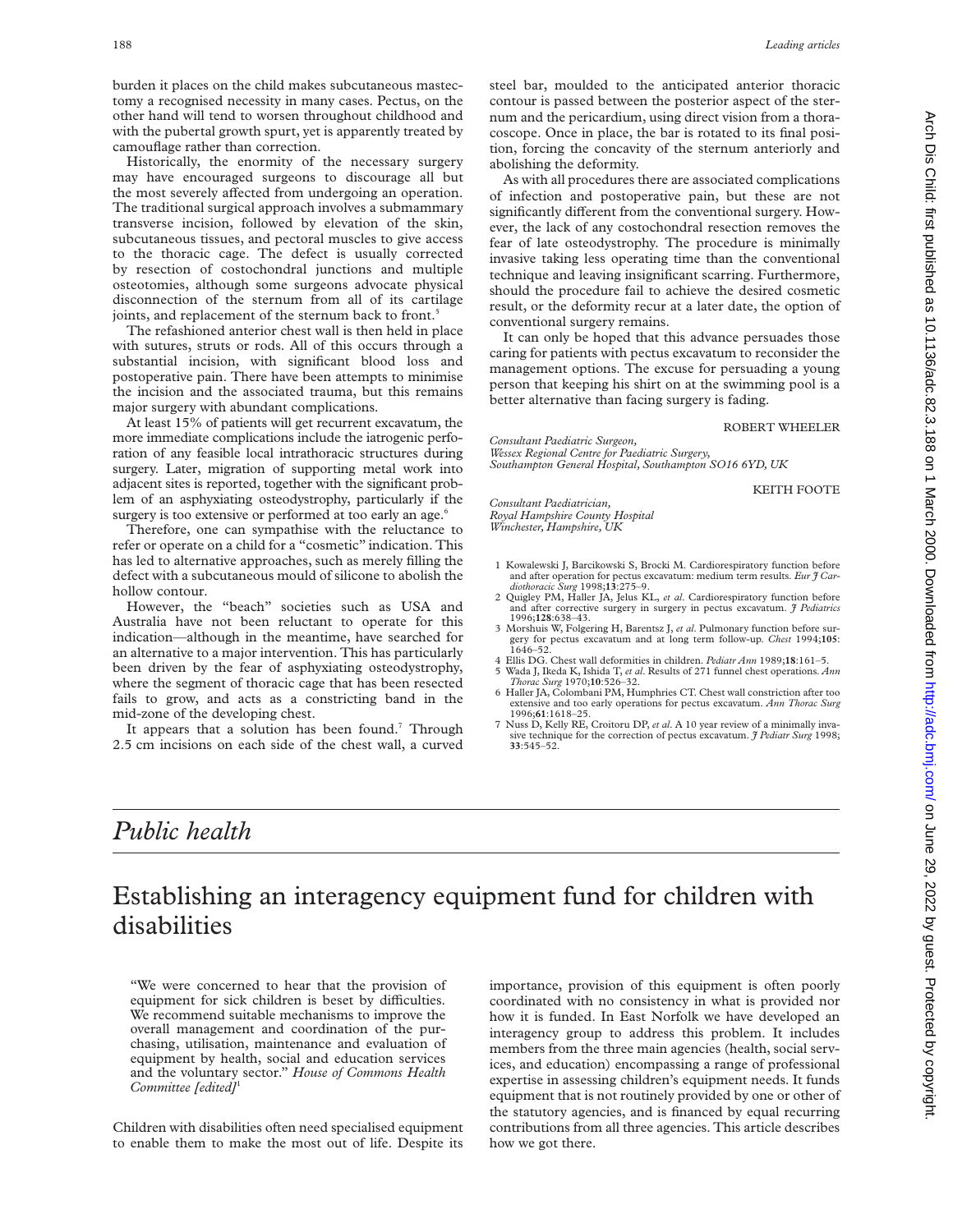It was a public health exercise in that it is based on a health needs assessment, it covers an administratively and geographically defined population, it required multiagency collaboration, and is subject to ongoing monitoring and evaluation. It also depended on those other essential criteria for a successful public health initiative: luck, opportunism, and compromise.

### **Background**

In the past 10 years the complexity of equipment has increased dramatically, with advances in computer technology and in the application of ergonomic and orthotic principles. As a result, the potential benefits to children have increased, as have the costs. Parents have become more assertive, and organisations in the voluntary sector have become more effective in applying pressure on the statutory agencies. There has therefore been a rising demand on therapists, paediatricians, social workers, and educationalists to supply appropriate, high quality equipment for disabled children.

The response from the statutory agencies has been characterised by lack of agreement over common assessment procedures and ambiguous lines of responsibility for funding. Barriers to a coordinated response are:

- $\bullet$  the tight constraints on public sector budgets
- the less than high priority that disabled children have among the agencies
- the devolvement of budgets within all these agencies so that any collective action needs agreement across a large number of units
- the fragmentation of care both between and within the different agencies
- $\bullet$  and the different cultures and professional backgrounds of workers at all levels within the three agencies.

In consequence individual professionals have had to use ingenuity and persistence in seeking funding. This includes having to solicit money from charities, and having to tailor assessments to what they know is likely to be available. Meanwhile, pieces of unused equipment are "lost" in school cupboards and stores because no-one knows who owns what or where it is located. Managers are uncertain about which agency is responsible for what type of equipment—for example, specialised seating could be seen as a health need, a social need, or as an educational need depending on the circumstances. Equipment is, in effect, rationed by procrastination. The whole process has been aptly, if cruelly, summed up by the expression "the tripartite bum" to describe the child at the centre.<sup>2</sup>

Until 1994 this was the situation in the area of Norfolk covered by the former East Norfolk Health Authority (some 80% of the county). Elsewhere in East Anglia there were examples of more successful interagency work. In neighbouring Suffolk a group of senior managers from the three agencies processed requests for equipment, and a communication aids assessment centre was being developed. In the west of Norfolk (a different health authority) a multiagency group of professionals administered an equipment fund and it was their work that acted as the prototype for east Norfolk.

### **Demography and administrative boundaries**

A further barrier to local multiagency arrangements was the overlap of administrative boundaries. The local authority responsible for education and social services covers the whole county of Norfolk (population 775 000). There were two health authorities, one in the west also included part of neighbouring Cambridgeshire. The health authority in the

### *Table 1 Criteria for funding equipment*

- + A thorough assessment of need must have been undertaken by a member of staff with relevant professional competence from one of the participating agencies. This should include other equipment/strategies tried and the outcome
- + Where appropriate consultation with colleagues in statutory or independent agencies should have taken place
- $\bullet$  In exceptional circumstances, applications may be made for part or matched funding (for example, in conjunction with parents or charity funding), as well as for the full cost of equipment required
- + If children have received insurance or other financial settlements for their disability, therapists should check whether the equipment can be funded from this source
- + Equipment requested should not otherwise be the responsibility of any specific agency to supply. The joint equipment scheme should not be used to compensate for a budgetary deficiency on the part of any agency
- + As a general rule, equipment should assist with more than one function, or be for use in more than one setting
- The intended location of the equipment must be specified
- + When a buggy or other item of equipment is requested as a form of restraint, this should be part of a broader programme of behaviour management, ideally with clinical psychology input
- + New situations arise and practice develops. The joint equipment group is always prepared to consider applications that do not appear to "fit" elsewhere. However, it cannot guarantee to offer a solution

east of Norfolk had a total population of 620 000 of which around 105 000 were aged 0–14 years, with 6600 births per year. This health authority was served by seven National Health Service (NHS) trusts (three acute, two community, one mental health, and one joint) of which four provided services to patients in other health authorities (and counties) as well. To add to the confusion, the boundaries and responsibilities of the health authorities and some of the trusts had changed just prior to this project and have subsequently changed on more than one occasion.

### **Setting up the fund**

In 1994 a  $\frac{1}{2}$ ,10 000 bid to "joint finance" was made to set up an equipment fund. (Joint finance is a scheme administered by health authorities for pump priming multiagency developments.) The extent of unmet equipment needs were unknown and the first year was intended to allow preliminary development work. This included establishing criteria for which equipment would be eligible to be provided, the mechanism for processing applications, and the development of a bid for continued financing of the group.

The following year we made a further bid for three years' funding, again through the joint finance scheme. At this time NHS boundary changes had brought a neighbouring trust within the control of the health authority. After some negotiation between the trusts, the health authority, and the social services and education departments of the local authority, an annual grant of  $\text{\emph{£}}21$  500 was made to set up a scheme covering the whole health authority area.

Membership of the group administering this fund was designed to provide the widest representation with a minimum number. It includes speech therapists, occupational therapists, and physiotherapists, paediatricians, a social worker, and an educational psychologist who provide professional expertise and also represent their agencies. The health professionals have been chosen to include representatives of each of the NHS trusts. It is chaired by a senior social services manager who holds the budget.

The criteria for funding have been continually developed and those currently used are shown in table 1. The general principles are to fund equipment that meets needs in different settings, and which is not the clear responsibility of one of the statutory agencies. Requests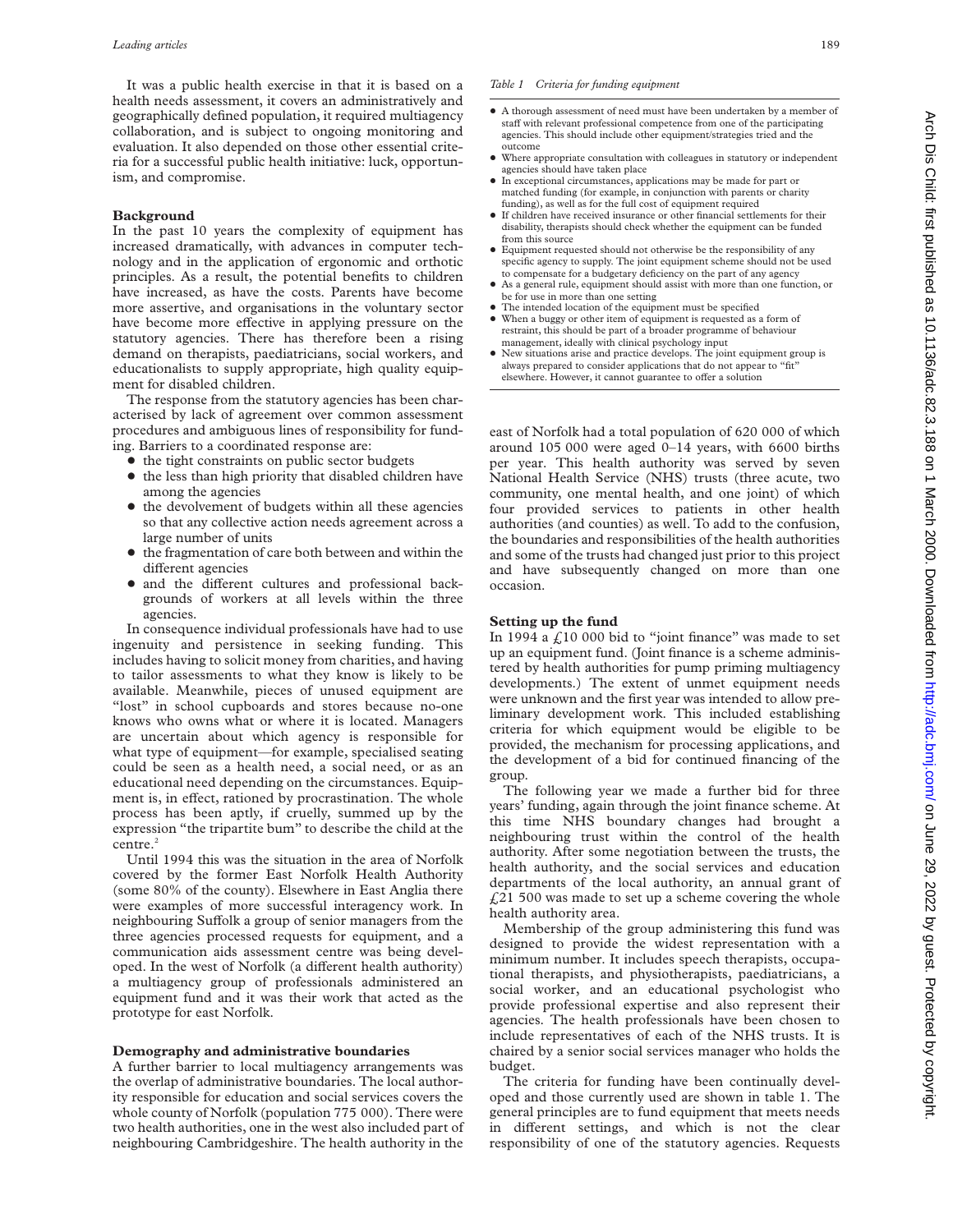for equipment require an assessment from two professionals, ideally from different agencies and one of whom is usually a therapist. The group contains sufficiently wide membership to be able critically to assess these requests. The final decisions have always been on the basis of a multiagency consensus.

The process of coming to this consensus has thrown up some interesting dilemmas. The scheme has not funded equipment such as lycra body suits, orthoses, keyboards for classroom work, or specialised toiletting facilities as these were felt to be the responsibility of single agencies. The group has also relied heavily on therapists' expertise and, where possible, on evidence of effectiveness. Hence, certain types of walking aids and communication aids have not been funded because they were felt to be either clinically inappropriate or ineffective. On the other hand, discussions between the group, parents and voluntary organisations have led to a protocol for the supply of buggies as part of a package for children, such as those with autism, whose behaviour results in severe mobility problems for them and their families.

### **Population needs assessment and evaluation of scheme**

A textbook public health intervention is preceded by a population based needs assessment and followed by an evaluation. In this case, both were subsumed into one exercise. The initial  $\text{\textsterling}21$  500 per year was based on little more than an educated guess of the funding requirements. Better evidence was required of the needs for equipment and the functioning of the scheme to justify recurring funding. Furthermore, much of the necessary information for a needs assessment became available as a result of the operation of the fund. We therefore set up a study to collect and analyse a range of quantitative and qualitative data.<sup>3</sup>

Selected findings from this study included the following.

- + Defining needs is a provisional and arbitrary exercise. From a professional and parental perspective there is always more or better equipment that might be helpful
- Teasing out statutory responsibilities released a lot of worms from various cans! For example, the health authority believed trusts were responsible for providing standing frames yet none of the NHS trusts had a budget for these
- $\bullet$  Based on data from the OPCS (Office of Population Census and Surveys) disability surveys, $45$  information from therapists on equipment needs, and population estimates from the health authority patient register of 140 000 0–19 year olds (that is, 105 000 0–14 year olds), we estimated a total annual equipment budget of  $\text{\textsterling}157\,000$ , of which  $\text{\textsterling}107\,000$ was for physical equipment and  $\text{\emph{L}}50\text{ }000$  was for communication equipment (1997 prices). This total includes equipment already supplied through the statutory agencies and so any extrapolation should take into account existing local funding arrangements.

Data from the five years of the fund's operation show how the money was spent (table 2). The two main items of expenditure have been on specialised seating and communication equipment. The cost of seating is increasing rapidly and commercial practices such as preventing adaptations for one type of seat being fitted to other manufacturer's seats are appearing. Communication aids fell into two main categories. A small number of sophisticated computer based aids were funded after careful assessment and evaluation. However, 80% of the items

| Table 2 Expenditure by the joint equipment group from inception in |  |  |  |
|--------------------------------------------------------------------|--|--|--|
| September 1994 to July 1999                                        |  |  |  |

|                                                                 | Total number of Items of | requests made <sup>*</sup> equipment funded children# expenditure | Number of | Total                  |
|-----------------------------------------------------------------|--------------------------|-------------------------------------------------------------------|-----------|------------------------|
| Seating                                                         | 74                       | 66                                                                | 49        | £39214                 |
| Other physical<br>equipment                                     | 63                       | 33                                                                | 30        | £16021                 |
| "Expensive"<br>communication aids <sup>+</sup><br>"Inexpensive" | 9                        | 8                                                                 | 8         | £52582                 |
| communication aids <sup>+</sup><br>Total                        | 29<br>175                | 28<br>135                                                         | 19<br>84  | $f_{.}5975$<br>£113792 |

\*Requests not granted were often able to be funded from other sources—for example, they were the statutory responsibility of a single agency. There were few inappropriate referrals and few children did not get the appropriate equipment one way or another.

†An arbitrary cut oV between "expensive" and "inexpensive" communication aids has been taken at  $\text{\pounds}1000$ .

‡The discrepancy in the total is due to some children being supplied with more than one type of equipment.

and 10% of the expenditure on communication equipment was on low cost aids and accessories. Other items included sleeping systems, standing frames, and even an electric toothbrush (for a child with a muscle disorder who could not brush her teeth independently).

### **Lessons learned from five years of running the scheme**

The evaluation of the fund's work helped secure recurrent tripartite funding on the basis that the provision of equipment is now more equitable, flexible, and responsive to families and users. However, this was only achieved after delicate negotiations with each of the three agencies in which we had to demonstrate simultaneously the value of the scheme, the prudency of our management, and the opprobrium they would receive from the other two if they did not contribute to continued funding. The evaluation has also enabled us to secure a further  $\text{\emph{£}}60\text{ }000$  over two years exclusively for communication aids, although we will again have to make a case for this to be continued after the grant runs out.

There are still gaps in the provision of equipment for disabled children despite our scheme. Administration of the budget and the supply of equipment are increasingly complex. We are also aware that the continued functioning of the group depends on the commitment of the individual members, none of whom has this specified in their "job description". However, benefits include being able to keep track of equipment and provide an efficient system for recycling unused equipment. We have begun to rationalise systems of maintenance and insurance of expensive equipment. We have also found that requests for equipment that are clearly the responsibility of a single agency can be redirected and processed more rapidly.

### **Implications and conclusions**

Multiagency developments are difficult to implement, despite modest costs. Although money is used more efficiently and probably provides overall savings, the financing of such schemes remains vulnerable to restrictions in any of the participating agencies' budgets, and to other unconnected interagency squabbles over resources. The viability of our scheme has, at times, depended on opportunism and compromise, even though the funding agencies have generally been very supportive. Ultimately, what has persuaded us all of the importance of this scheme has been the responses of parents who have welcomed the removal of bureaucratic hurdles in obtaining equipment for their children.